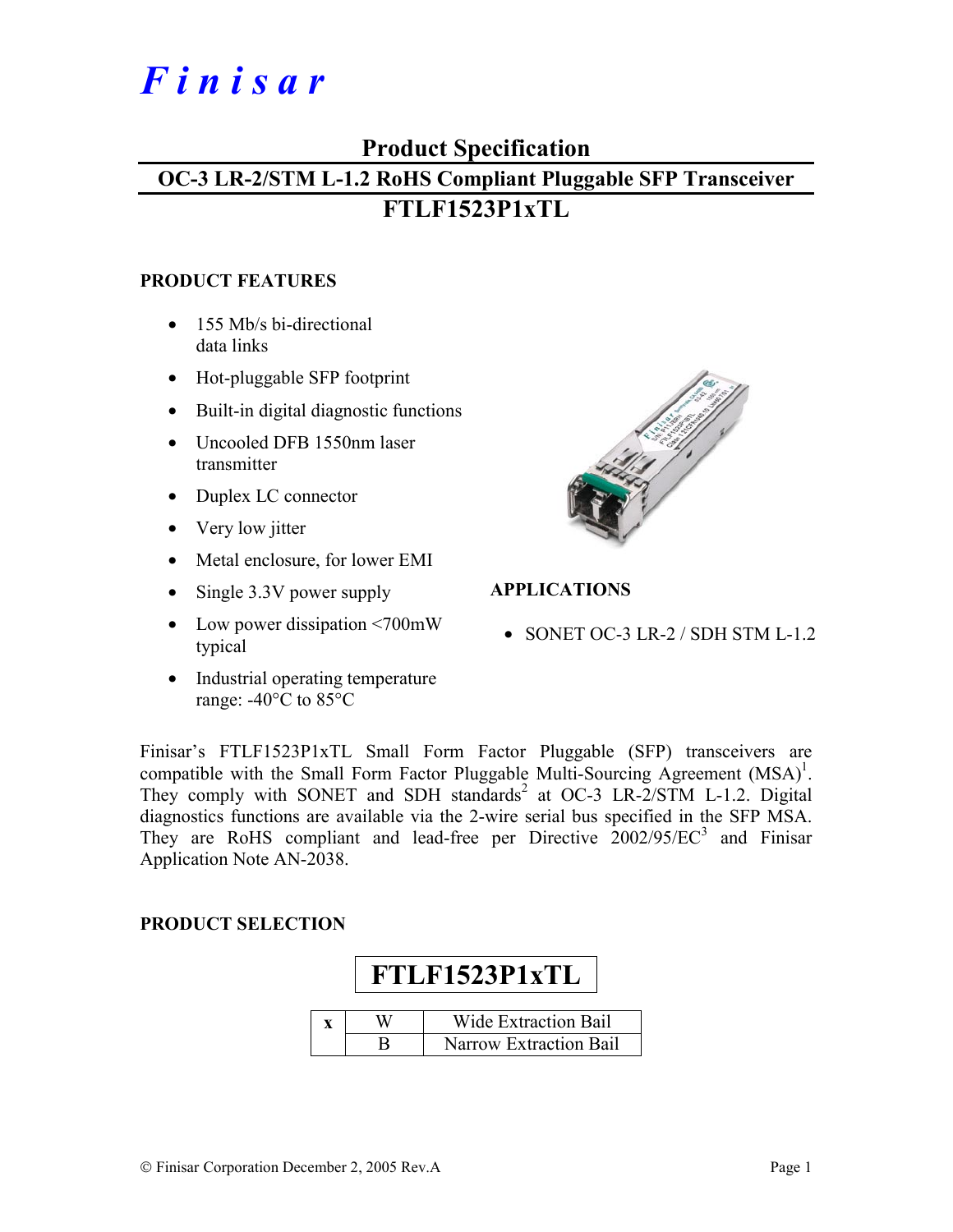| Pin            | <b>Symbol</b>           | <b>Name/Description</b>                                        | Ref.           |
|----------------|-------------------------|----------------------------------------------------------------|----------------|
|                | $\rm V_{EET}$           | Transmitter Ground (Common with Receiver Ground)               |                |
| $\overline{2}$ | $T_{FAULT}$             | Transmitter Fault. Not supported.                              |                |
| 3              | $T_{\rm DIS}$           | Transmitter Disable. Laser output disabled on high or open.    | $\overline{2}$ |
| $\overline{4}$ | $MOD$ DEF $(2)$         | Module Definition 2. Data line for Serial ID.                  | 3              |
| 5              | $\overline{MOD}$ DEF(1) | Module Definition 1. Clock line for Serial ID.                 | 3              |
| 6              | $MOD$ $DEF(0)$          | Module Definition 0. Grounded within the module.               | 3              |
| $\tau$         | Rate Select             | No connection required                                         | 4              |
| 8              | LOS                     | Loss of Signal indication. Logic 0 indicates normal operation. | 5              |
| 9              | $\rm V_{EER}$           | Receiver Ground (Common with Transmitter Ground)               |                |
| 10             | $\rm V_{EER}$           | Receiver Ground (Common with Transmitter Ground)               |                |
| 11             | $\rm V_{EER}$           | Receiver Ground (Common with Transmitter Ground)               |                |
| 12             | RD-                     | Receiver Inverted DATA out. AC Coupled.                        |                |
| 13             | $RD+$                   | Receiver Non-inverted DATA out. AC Coupled.                    |                |
| 14             | $\rm V_{EER}$           | Receiver Ground (Common with Transmitter Ground)               |                |
| 15             | $V_{CCR}$               | Receiver Power Supply                                          |                |
| 16             | $V_{CCT}$               | <b>Transmitter Power Supply</b>                                |                |
| 17             | $\rm V_{EET}$           | Transmitter Ground (Common with Receiver Ground)               |                |
| 18             | $TD+$                   | Transmitter Non-Inverted DATA in. AC Coupled.                  |                |
| 19             | TD-                     | Transmitter Inverted DATA in. AC Coupled.                      |                |
| 20             | $V_{EET}$               | Transmitter Ground (Common with Receiver Ground)               |                |

#### **I. Pin Descriptions**

Notes:

1. Circuit ground is internally isolated from chassis ground.

- 2. Laser output disabled on  $T_{DIS} > 2.0V$  or open, enabled on  $T_{DIS} < 0.8V$ .
- 3. Should be pulled up with 4.7k 10kohms on host board to a voltage between 2.0V and 3.5V. MOD DEF(0) pulls line low to indicate module is plugged in.
- 4. Finisar FTLF1523P1xTL transceivers operate without active control.
- 5. LOS is open collector output. Should be pulled up with 4.7k 10kohms on host board to a voltage between 2.0V and 3.5V. Logic 0 indicates normal operation; logic 1 indicates loss of signal.



**Pinout of Connector Block on Host Board**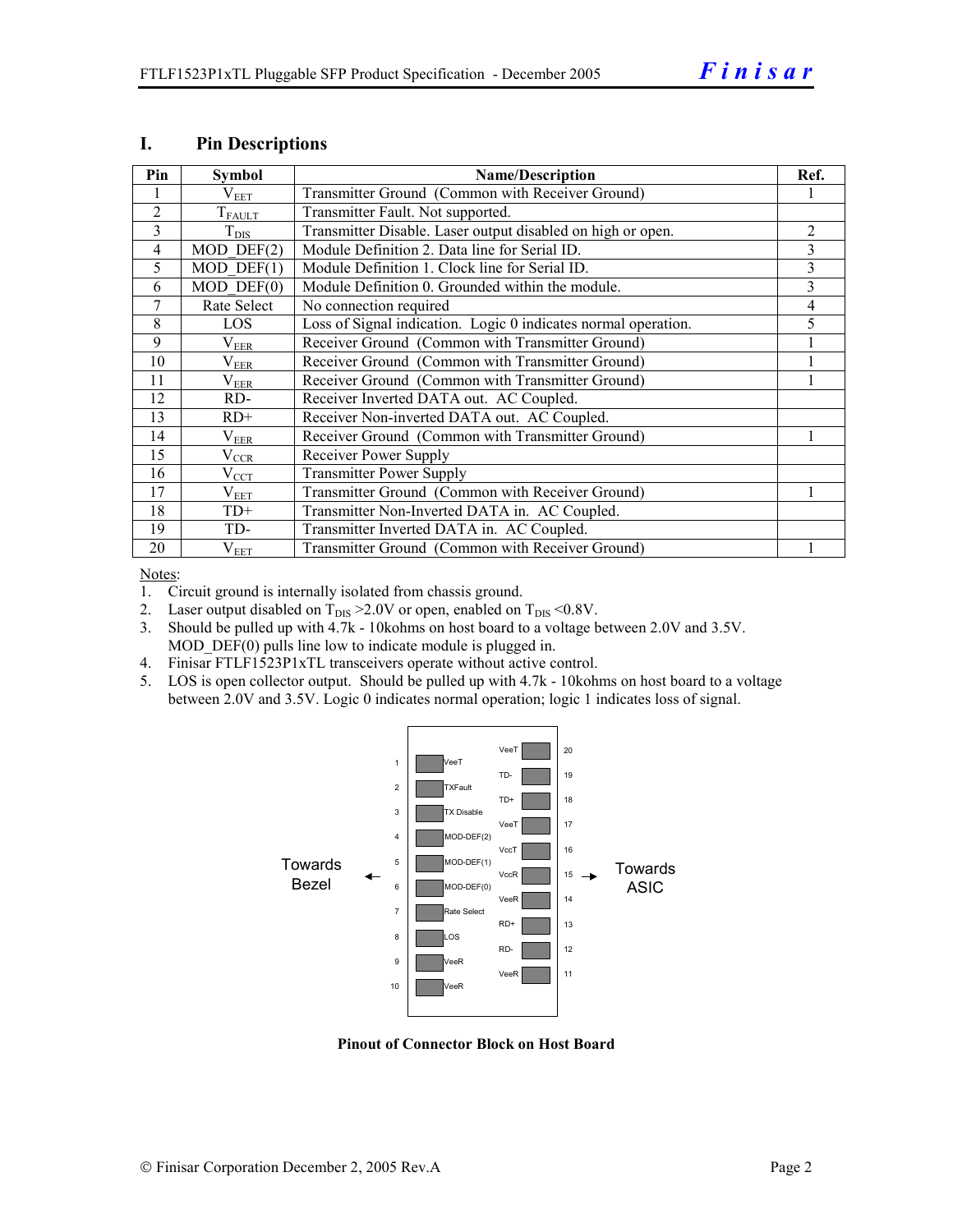#### **II. Absolute Maximum Ratings**

| <b>Parameter</b>                  | <b>Symbol</b> | Min    | Tvp | Max | Unit          | Ref. |
|-----------------------------------|---------------|--------|-----|-----|---------------|------|
| Maximum Supply Voltage            | Vcc           | $-0.5$ |     |     |               |      |
| Storage Temperature               |               | $-40$  |     | 100 | $\circ$       |      |
| <b>Case Operating Temperature</b> | m<br>OP.      | $-40$  |     |     | $\sim$        |      |
| <b>Relative Humidity</b>          | RН            |        |     |     | $\frac{0}{0}$ |      |

#### **III.** Electrical Characteristics ( $T_{OP}$  = -40 to 85 °C,  $V_{CC}$  = 3.10 to 3.50 Volts)

| <b>Parameter</b>                    | <b>Symbol</b>          | Min         | <b>Typ</b> | Max          | Unit    | Ref.           |
|-------------------------------------|------------------------|-------------|------------|--------------|---------|----------------|
| <b>Supply Voltage</b>               | Vcc                    | 3.10        |            | 3.50         |         |                |
| <b>Supply Current</b>               | Icc                    |             |            | 300          | mA      |                |
| <b>Transmitter</b>                  |                        |             |            |              |         |                |
| Input differential impedance        | $R_{in}$               |             | 100        |              | Ω       | $\overline{2}$ |
| Single ended data input swing       | Vin, pp                | 250         |            | 1200         | mV      |                |
| Transmit Disable Voltage            | $\rm V_{D}$            | $Vec-1.3$   |            | Vcc          | V       |                |
| Transmit Enable Voltage             | $\rm V_{EN}$           | Vee         |            | $Vee+0.8$    | V       | 3              |
| <b>Transmit Disable Assert Time</b> |                        |             |            | 10           | $\mu$ s |                |
| Receiver                            |                        |             |            |              |         |                |
| Single ended data output swing      | Vout, pp.              | 300         | 400        | 800          | mV      | $\overline{4}$ |
| Data rise/fall time                 | t,                     |             | 400        | 1300         | ps      | 5              |
| <b>LOS</b> Fault                    | $V_{\text{LOS}}$ fault | $Vec - 0.5$ |            | $Vec_{HOST}$ | V       | 6              |
| <b>LOS Normal</b>                   | $V_{LOS\,norm}$        | Vee         |            | $Vee+0.5$    | V       | 6              |
| Power Supply Rejection              | <b>PSR</b>             | 100         |            |              | mVpp    | 7              |

Notes:

- 1. Non condensing.
- 2. AC coupled.
- 3. Or open circuit.
- 4. Into 100 ohm differential termination.
- 5.  $20 80 \%$
- 6. Loss Of Signal is LVTTL. Logic 0 indicates normal operation; logic 1 indicates no signal detected.
- 7. All transceiver specifications are compliant with a power supply sinusoidal modulation of 20 Hz to 1.5 MHz up to specified value applied through the power supply filtering network shown on page 23 of the Small Form-factor Pluggable (SFP) Transceiver MultiSource Agreement (MSA), September 14, 2000. Valid on receive side for input powers within receive sensitivity.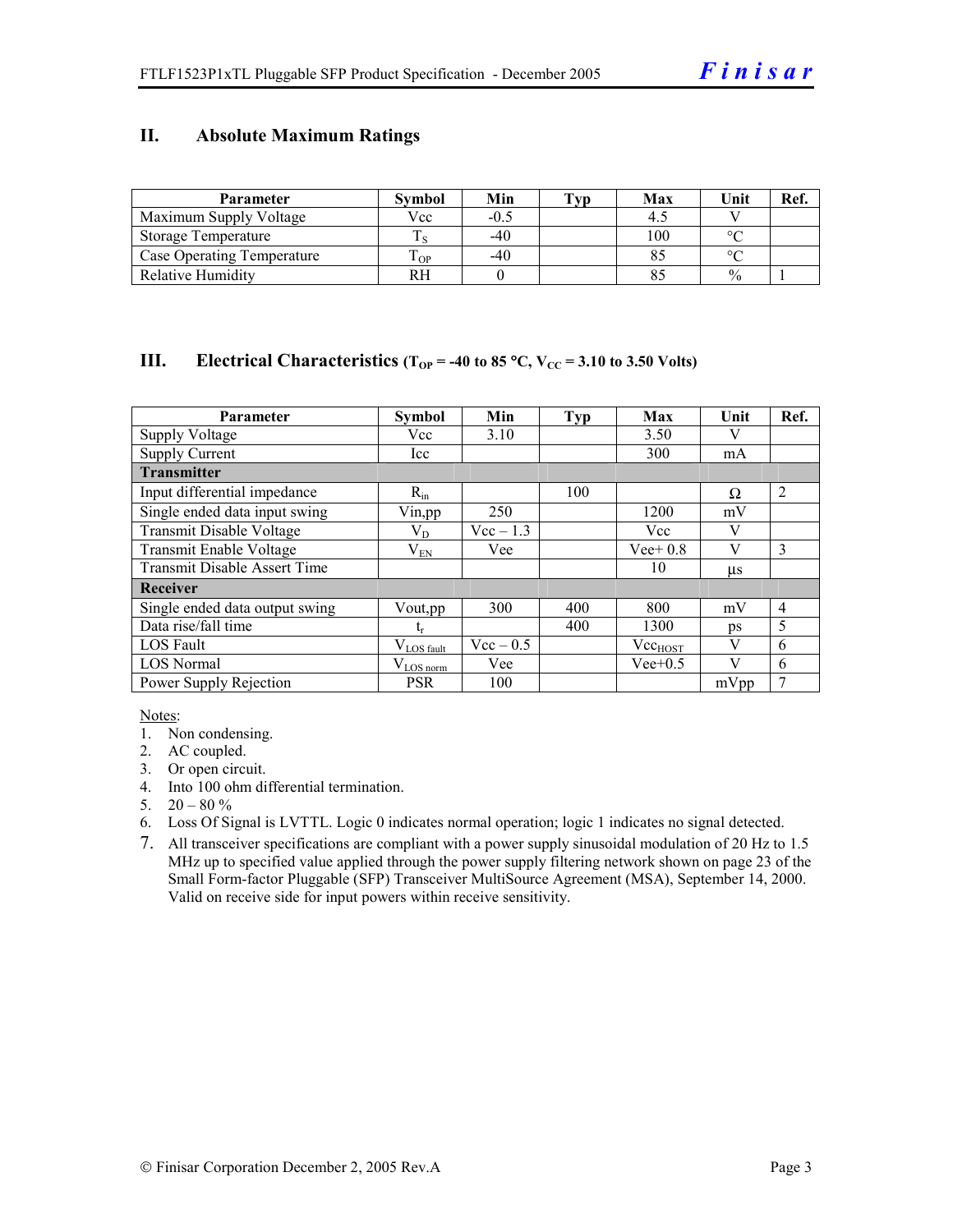| Parameter                        | <b>Symbol</b>     | Min   | Typ | Max      | Unit       | Ref.           |  |
|----------------------------------|-------------------|-------|-----|----------|------------|----------------|--|
| <b>Transmitter</b>               |                   |       |     |          |            |                |  |
| Output Opt. Pwr: 9/125 SMF       | $P_{OUT}$         | $-5$  |     | $\theta$ | dBm        | 1              |  |
| Optical Wavelength               | λ                 | 1480  |     | 1580     | nm         |                |  |
| Spectral Width (-20 dB)          | $\sigma$          |       |     |          | nm         |                |  |
| <b>Optical Extinction Ratio</b>  | ER                | 10    |     |          | dB         |                |  |
| <b>Optical Rise/Fall Time</b>    | $t_r / t_f$       |       |     | 1300     | $\n  DS\n$ | $\overline{2}$ |  |
| <b>Relative Intensity Noise</b>  | <b>RIN</b>        |       |     | $-120$   | dB/Hz      |                |  |
| Generated Jitter (peak to peak)  | $J_{TX}p-p$       |       |     | 0.07     | UI         | 3              |  |
| Generated Jitter (rms)           | $J_{TX}$ rms      |       |     | 0.007    | UI         | 3              |  |
| Mask Margin                      |                   |       | 20% |          |            |                |  |
| <b>Receiver</b>                  |                   |       |     |          |            |                |  |
| Average Rx Sensitivity           | $R_{SENS1}$       | $-34$ |     | $-10$    | dBm        | 4              |  |
| Maximum Input Power              | $P_{\text{MAX}}$  | $-10$ |     |          | dBm        |                |  |
| <b>Optical Center Wavelength</b> | $\lambda_{\rm C}$ | 1260  |     | 1600     | nm         |                |  |
| LOS De-Assert                    | LOS <sub>D</sub>  |       |     | $-34$    | dBm        |                |  |
| <b>LOS</b> Assert                | LOS <sub>A</sub>  | $-48$ |     |          | dBm        |                |  |
| <b>LOS Hysteresis</b>            |                   | 0.5   |     |          | dB         |                |  |
| Max Receiver Reflectance         | $Rx_R$            |       |     | $-25$    | dB         |                |  |

#### **IV.** Optical Characteristics ( $T_{OP}$  = -40 to 85 °C,  $V_{CC}$  = 3.10 to 3.50 Volts)

Notes:

1. Class 1 Laser Safety per FDA/CDRH and EN (IEC) 60825 regulations.

2. Unfiltered, 20-80%

- 3. Jitter measurements taken using Agilent OMNIBERT 718 in accordance with GR-253.
- 4. With worst-case extinction ratio. Measured with a PRBS  $2^{23}$ -1 test pattern.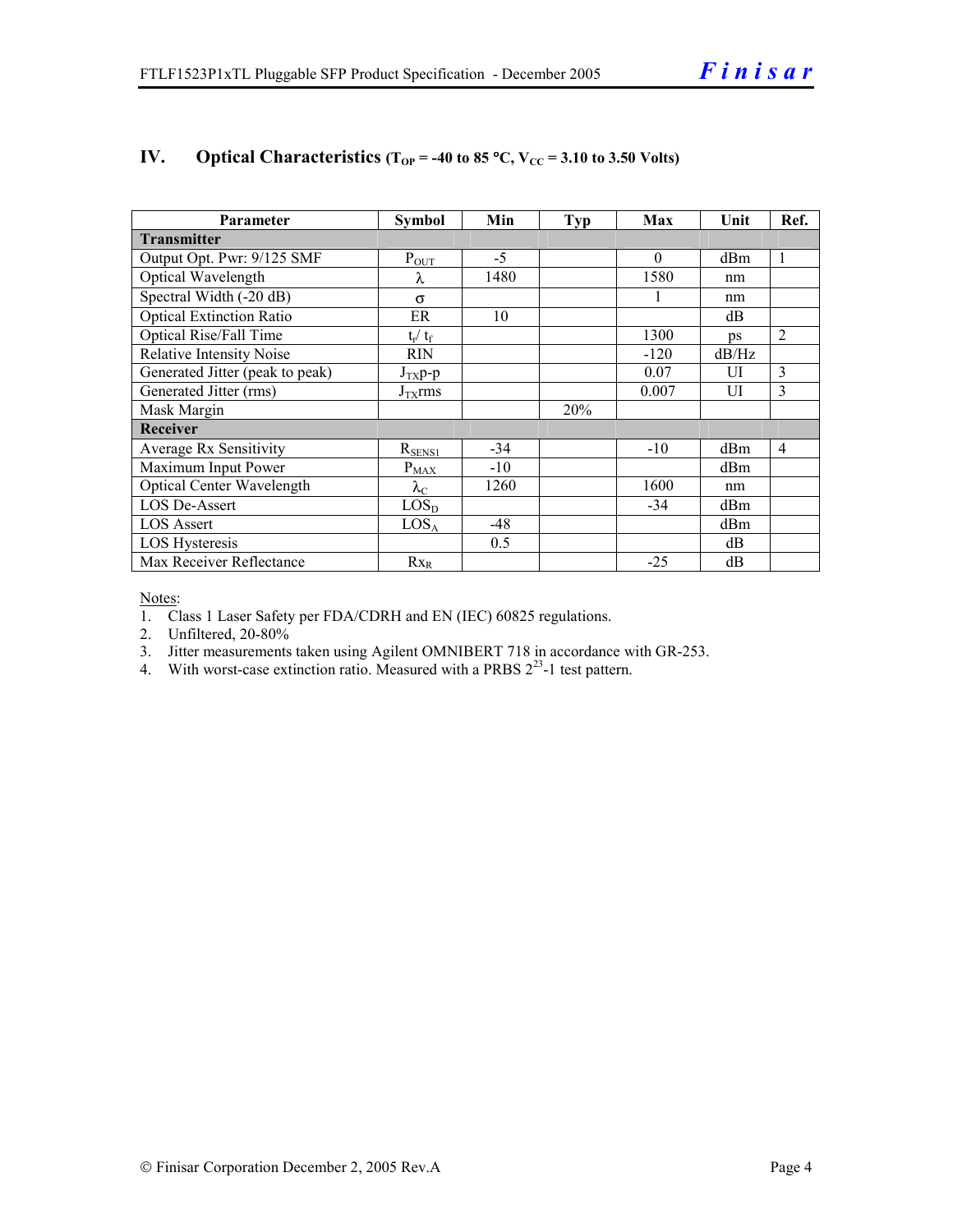#### **V. General Specifications**

| Parameter                     | <b>Symbol</b> | Min | Typ | Max        | <b>Units</b> | Ref. |
|-------------------------------|---------------|-----|-----|------------|--------------|------|
| Data Rate                     | <b>BR</b>     | 155 |     | 155        | Mb/sec       |      |
| <b>Bit Error Rate</b>         | <b>BER</b>    |     |     | $10^{-12}$ |              |      |
| Max. Supported Link Length on | $L_{MAX4}$    |     | 80  |            | km           |      |
| $9/125$ µm SMF @ OC-12        |               |     |     |            |              |      |

Notes:

- 1. Compliant with SONET and SDH at the OC-12 LR-2/STM L-4.2.
- 2. Tested with a PRBS  $2^{23}$ -1 test pattern.
- 3. Attenuation of 0.275 dB/km is used for the link length calculations (per GR-253 CORE). Distances are indicative only. Please refer to the Optical Specifications in Table IV to calculate a more accurate link budget based on specific conditions in your application.

#### **VI. Environmental Specifications**

Finisar 1550nm SFP transceivers have an industrial operating temperature range from –40°C to +85°C case temperature.

| Parameter                  | Svmbol | Min | $\mathbf{T}_{\mathbf{V}\mathbf{p}}$ | Max | <b>Units</b> | Ref. |
|----------------------------|--------|-----|-------------------------------------|-----|--------------|------|
| Case Operating Temperature | ' op   | -40 |                                     |     | $\circ$      |      |
| Storage Temperature        | ⊥ sto  | -40 |                                     | 100 | $\sim$       |      |

#### **VII. Regulatory Compliance**

Finisar transceivers are Class 1 Laser Products and comply with US FDA regulations. These products are certified by TÜV and CSA to meet the Class 1 eye safety requirements of EN (IEC) 60825 and the electrical safety requirements of EN (IEC) 60950. Copies of certificates are available at Finisar Corporation upon request.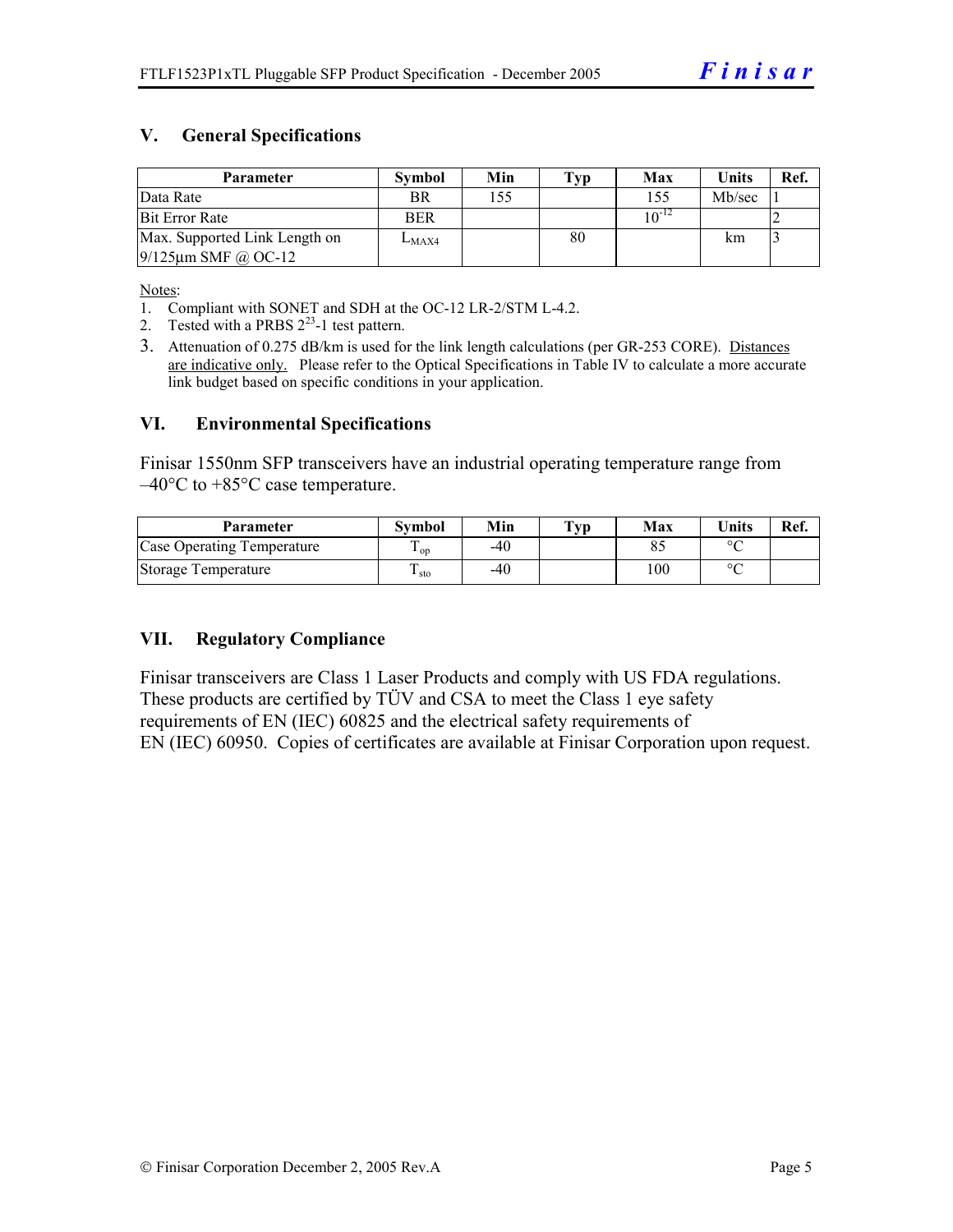#### **VIII. Digital Diagnostic Functions**

Finisar FTLF1522P1xTL SFP transceivers support the 2-wire serial communication protocol as defined in the SFP MSA<sup>1</sup>. It is very closely related to the  $E^2$ PROM defined in the GBIC standard, with the same electrical specifications.

The standard SFP serial ID provides access to identification information that describes the transceiver's capabilities, standard interfaces, manufacturer, and other information.

Additionally, Finisar SFP transceivers provide a unique enhanced digital diagnostic monitoring interface, which allows real-time access to device operating parameters such as transceiver temperature, laser bias current, transmitted optical power, received optical power and transceiver supply voltage. It also defines a sophisticated system of alarm and warning flags, which alerts end-users when particular operating parameters are outside of a factory-set normal range.

The SFP MSA defines a 256-byte memory map in  $E^2$ PROM that is accessible over a 2-wire serial interface at the 8 bit address 1010000X (A0h). The digital diagnostic monitoring interface makes use of the 8 bit address 1010001X (A2h), so the originally defined serial ID memory map remains unchanged. The interface is identical to, and is thus fully backward compatible with both the GBIC Specification and the SFP Multi Source Agreement. The complete interface is described in Finisar Application Note AN-2030: "Digital Diagnostics Monitoring Interface for SFP Optical Transceivers".

The operating and diagnostics information is monitored and reported by a Digital Diagnostics Transceiver Controller (DDTC) inside the transceiver, which is accessed through a 2-wire serial interface. When the serial protocol is activated, the serial clock signal (SCL, Mod Def 1) is generated by the host. The positive edge clocks data into the  $SFP$  transceiver into those segments of the  $E^2$ PROM that are not write-protected. The negative edge clocks data from the SFP transceiver. The serial data signal (SDA, Mod Def 2) is bi-directional for serial data transfer. The host uses SDA in conjunction with SCL to mark the start and end of serial protocol activation. The memories are organized as a series of 8-bit data words that can be addressed individually or sequentially.

For more information, please see the SFP MSA documentation<sup>1</sup> or Finisar Application Note AN-2030.

Digital diagnostics for the FTLF1523P1xTL are externally calibrated by default.

Please note that evaluation board FDB-1018 is available with Finisar ModDEMO software that allows simple to use communication over the 2-wire serial interface.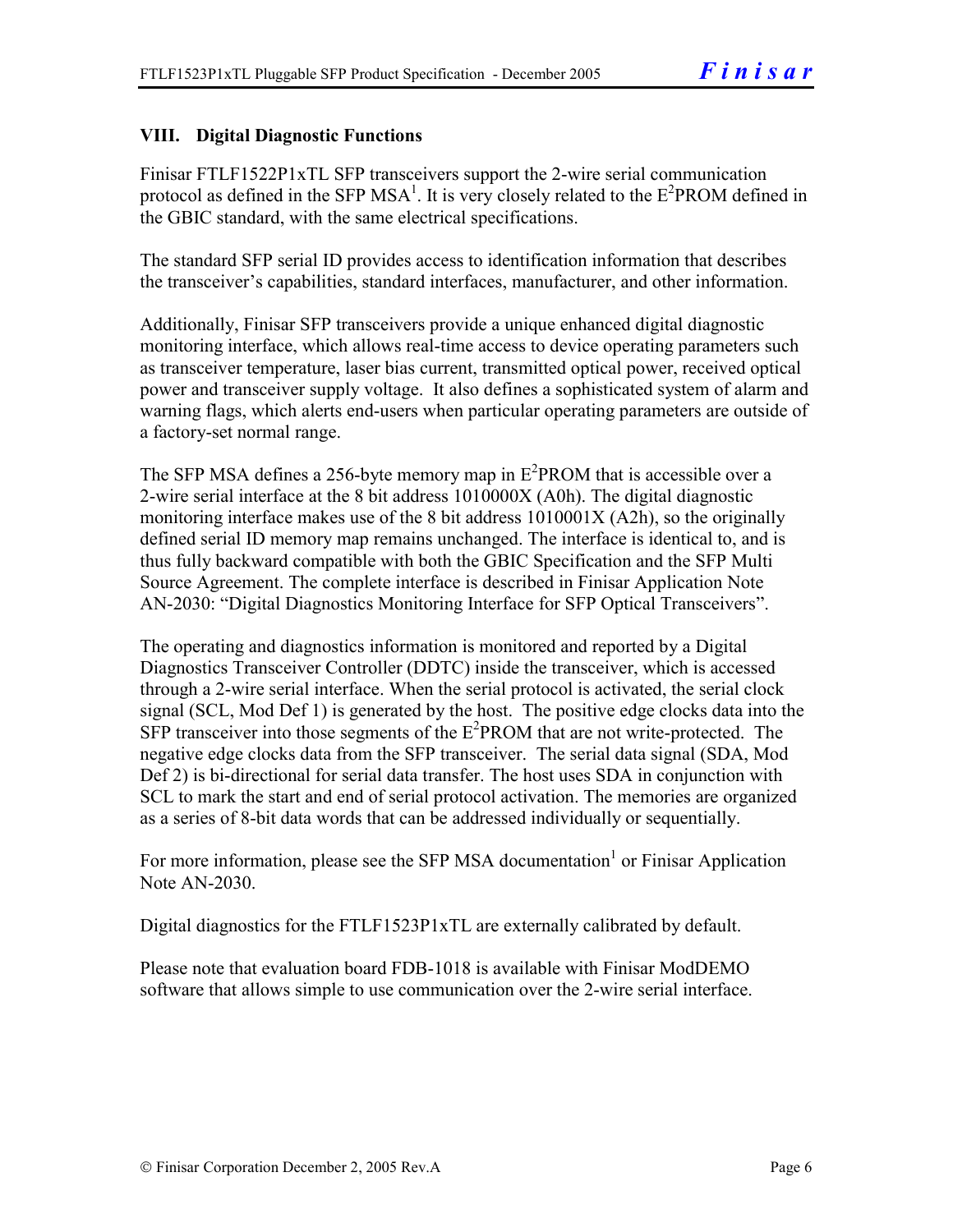#### **IX. Mechanical Specifications**

Finisar's Small Form Factor Pluggable (SFP) transceivers are compatible with the dimensions defined by the SFP Multi-Sourcing Agreement (MSA)<sup>3</sup>.



## **FTLF1522P1BTL**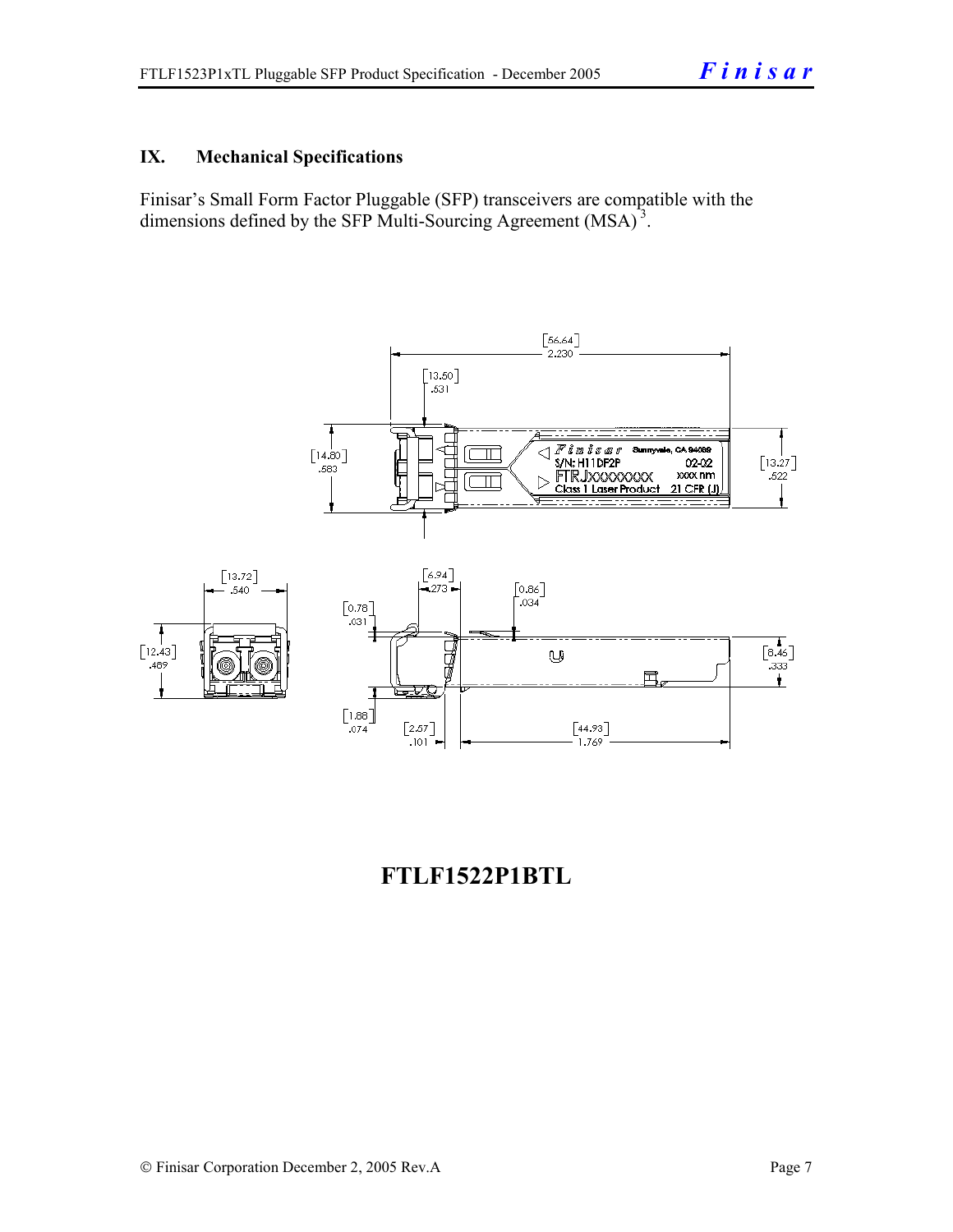



## **FTLF1522P1WTL**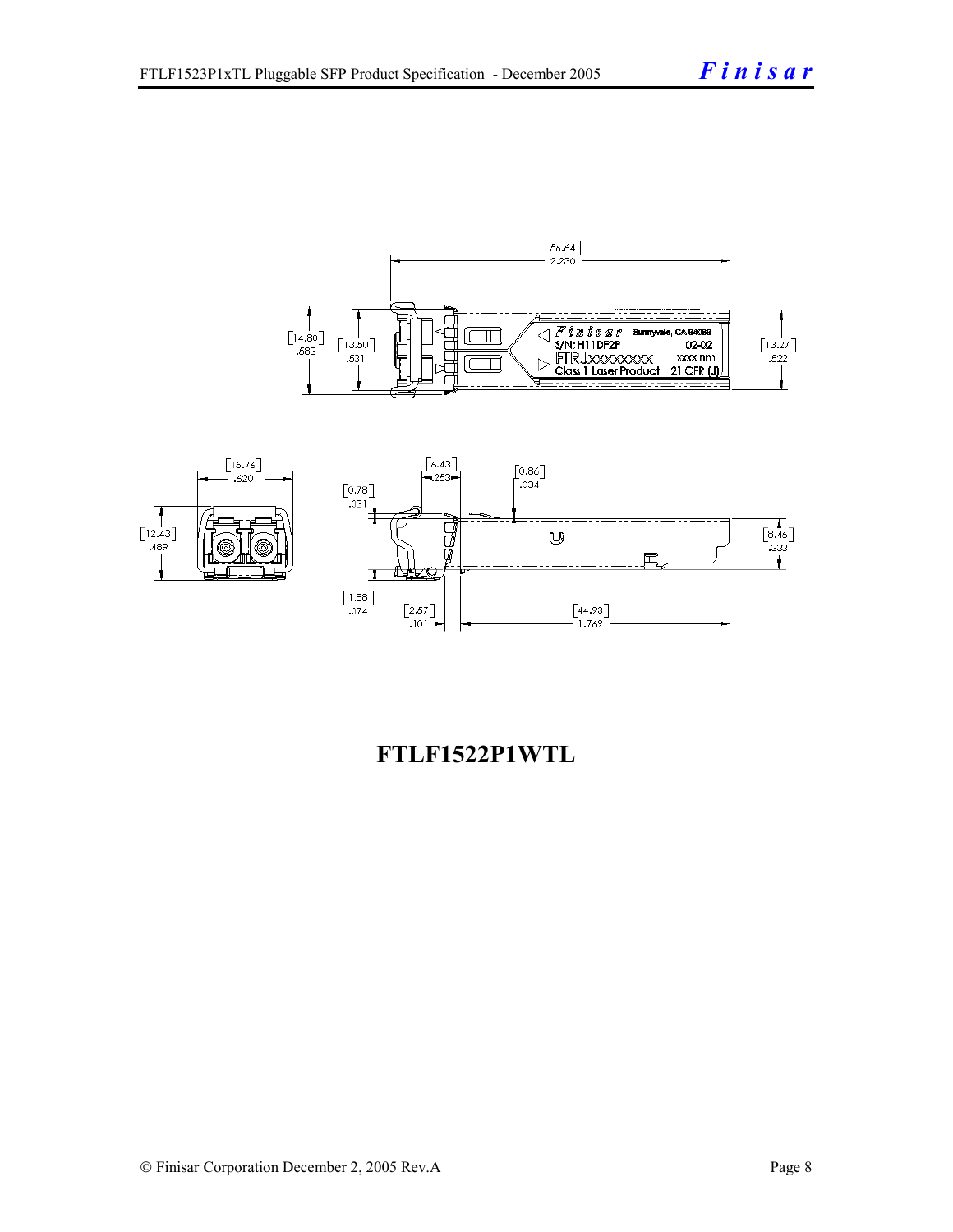### **X. PCB Layout and Bezel Recommendations**

 $\hat{\triangle}$ Through Holes are Unplated  $\Delta$ atum and Basic Dimension Established by Customer  $\triangle$ Rads and Vias are Chassis Ground, 11 Places

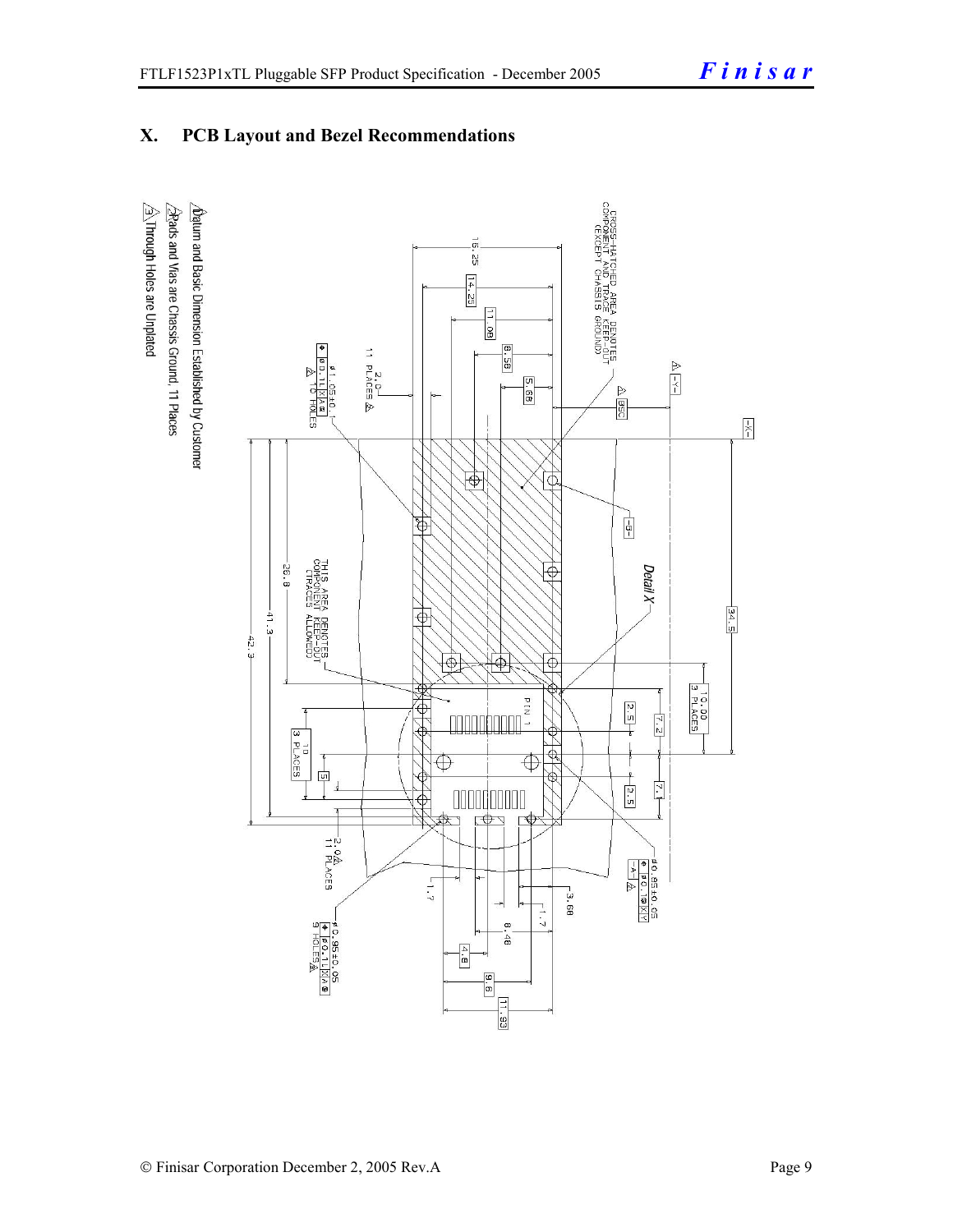

NOTES:

- $\triangle$  MINIMUM PITCH ILLUSTRATED, ENGLISH DIMENSIONS ARE FOR REFERENCE ONLY
- 2. NOT RECOMMENDED FOR PCI EXPANSION CARD APPLICATIONS